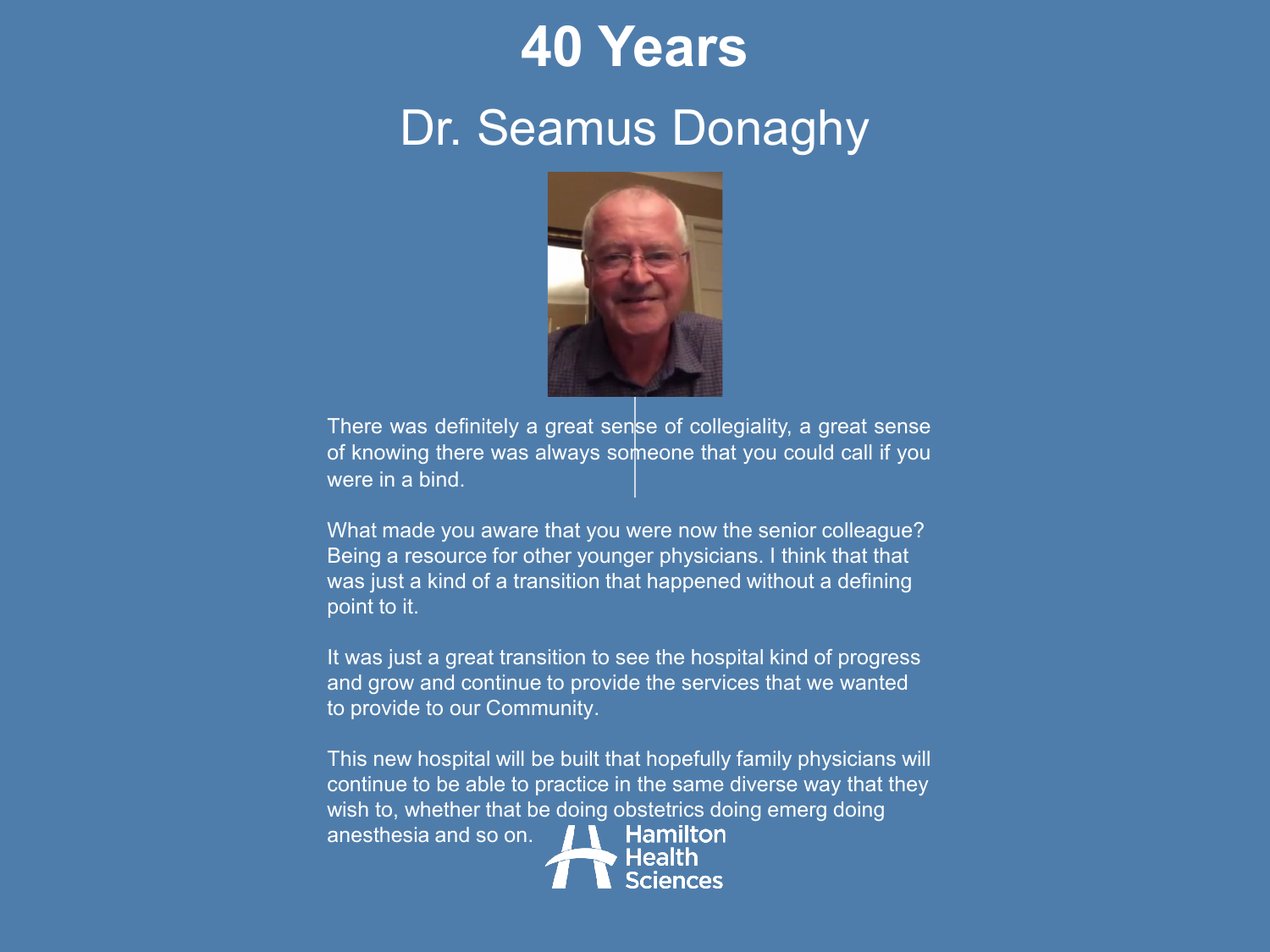# **40 Years** Dr. Christopher Patterson



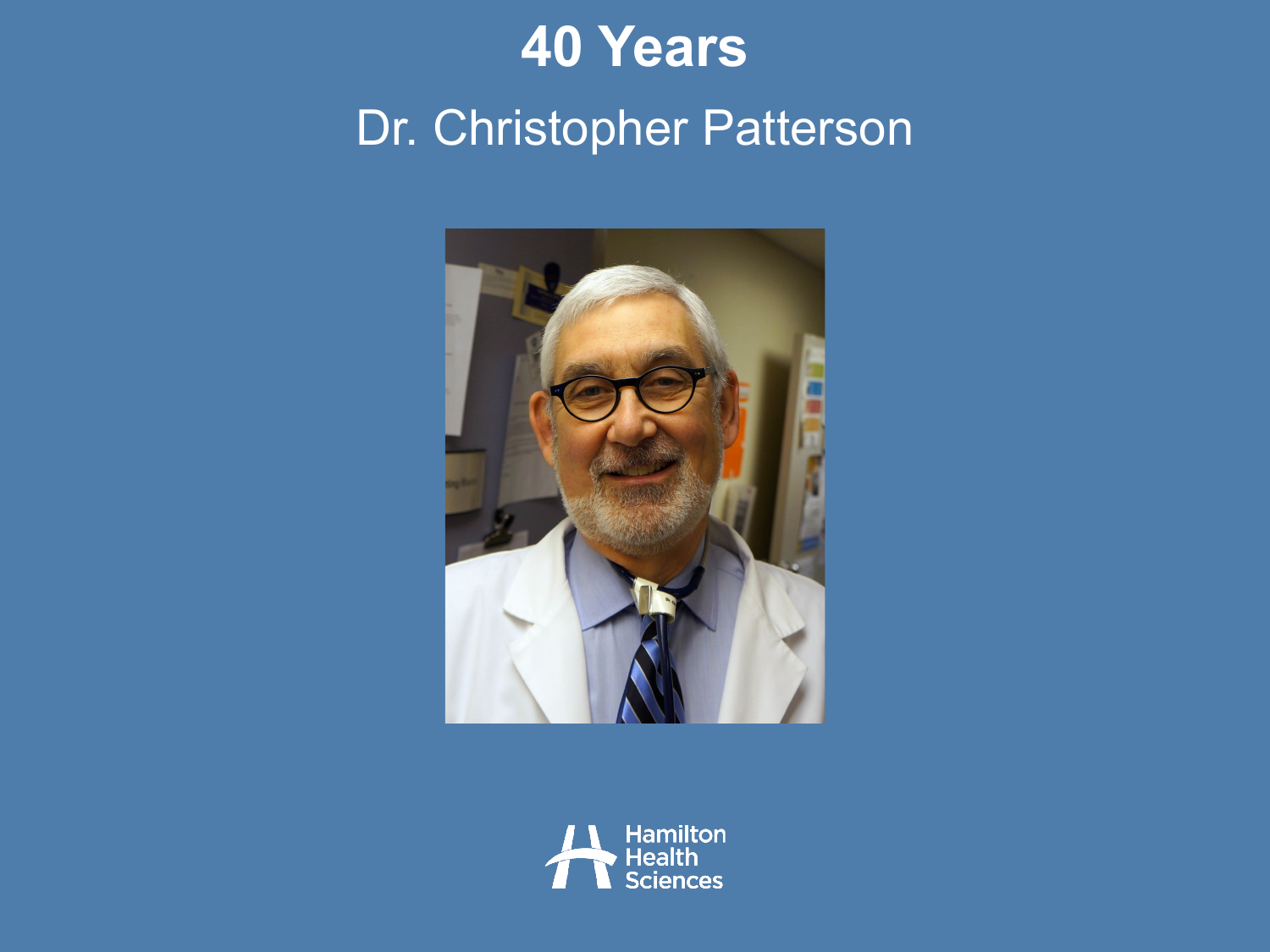In 1981 I began my second career (my first was a general practitioner in Northern Ontario), as a general internist and geriatrician, dividing my time between Chedoke Hospital and MUMC. The McMaster Medical School still had a fresh feel and the spirit of innovation was very much present. I was privileged to work alongside some of the founders: Bill Spaulding, William Walsh, Ed Genton, Howard Barrows, Bill Goldberg, Moran Campbell were some of the most memorable.

Between Chedoke and MUMC, there was something of a town and gown feeling, which persisted well beyond the amalgamation. In 1981 Chedoke Hospital felt like the sick bay of the Ancaster Golf and Country Club. There were pillows in display cases which had been sown with the Union Jack, to be sent to the troops in WW2. There lingered a sense of pride that Chedoke had once been the "largest tuberculosis sanatorium in the British Empire" with 1700 beds. Remnants of those times were seen in glass cases of exquisite Inuit soapstone carvings, occupational therapy for the patients who were so very far from home. At the same time, Chedoke had an active surgical service, and the orthopedic surgeons were particularly fond of the operating rooms. There was still an emergency room and a small ICU.

I was recruited to work in the Geriatric Unit at Chedoke, which housed one of the very first geriatric assessment units in the province and in the whole of Canada, as well as a combined medical and psychiatry service. This was all due to the vision of the late Ronald Bayne, and I enjoyed working with Graham Marson (the definitive general internist who might spend the morning doing endoscopies, afternoons doing allergy testing and supervising exercise testing), John Roy the erudite Scottish psychiatrist, and Miss. Inez Foster, the elegant and dutiful head nurse on the inpatient unit.

It was from the beginning a challenge to establish Geriatric Medicine as a visible specialty, and I am eternally grateful to my close association with my dear colleague and singular character Irene Turpie, who was recruited by Ronald Bayne at the same time as me.

The academic division grew slowly, but the recruitment of Willie Molloy helped us to become established as a center of expertise in cognitive disorders. Many will remember his mercurial personality, indisputable charisma and undoubted genius.

The amalgamation between Chedoke-McMaster and the Hamilton Civic Hospitals seemed to move ahead more smoothly than the previous one, likely due to skillful administrative leadership and enthusiastic cooperation between the medical staffs. I particularly miss the marvelous Medical Staff shows each Winter, led for years by the talented Frank Smith (orthopods featured prominently perhaps due to their innate extroversion), but sadly now just a happy memory.

The inpatient geriatric unit moved from the main building at Chedoke to the Holbrook rehabilitation centre, thence to Hamilton General, later to the Henderson (now the Juravinski), and finally to St. Peter's hospital. At the Henderson we occupied the old maternity ward, and I will never forget an elderly lady who was brought to the floor, looked around and said "I've been here before!" remembering the birth of 2 of her children. I remember too a visit to the ward by a consultant who was struggling to exit by the keypad, when he was approached by a patient with dementia who said "here I'll show you how to do it!"

My favorite location for the Geriatric Assessment Unit was the Hamilton General, such a bustling organization with access to all the necessary diagnostic facilities, and to a wide range of other consultants. Geriatric units should be in general hospitals, not sequestered away even in the serene surroundings of St. Peter's. Geriatricians must be accessible and visible to all, especially to learners, to share their expertise in frailty, cognitive disorders, multimorbidity and the other geriatric giants. Thankfully the growth of geriatric medicine has raised the profile to its present level of visibility, with acknowledgment of its clinical contributions, educational strengths and research achievements.

Over the last 40 years, advances in medicine have been simply breathtaking. I arrived in Canada before the first CT scan. I well recall a lecture during my residency by Godfrey Hounsfield and seeing the very first hazy CT pictures. Today the ability to visualize the intracerebral circulation completely noninvasively would have been unimaginable in 1981. The growth of laparoscopic surgery, the extraordinary advances in oncology, in the management of coronary artery disease, revolutions in heart failure management, novel antimicrobials, antipsychotics has been truly dramatic during one short career.

I remember SARS coming and going, and now we find ourselves in a horrifying pandemic. In the future we will remember these times and reflect upon the deaths, the vaccines and the amazing ability of the staff of Hamilton Health Sciences to work together to defeat this present day plague. I am so fortunate to be part of this extraordinary organization.<br> **All Sciences**<br> **All Sciences** 

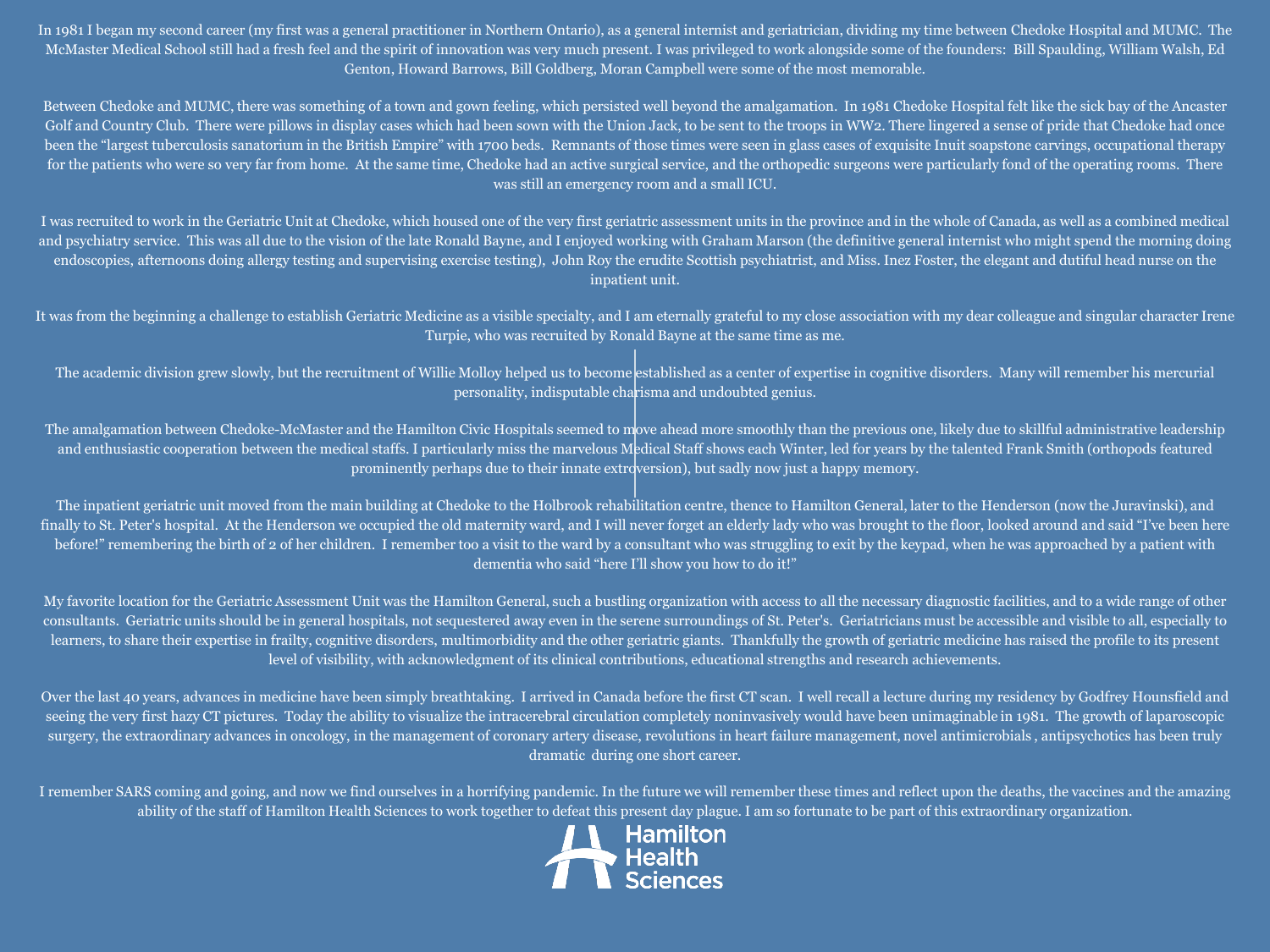# **45 years**



In Hamilton Health Sciences, everybody gets along. Everybody collaborates for the better of the patient. Everybody who has an individual skill contributes.

It comes down to collegiality and working environment. They make you want to come to work.

How do you manage the work life balance? Somehow you figure it out. You just do what you have to do sometimes.

In a busy place, its not always possible to have a 9-5 job.

For the new physicians: you're going to make mistakes. Try to keep up. Do the best job you can. You can always rely on your colleagues to help you.

### Dr. Edward Dore Dr. Anthony Kerigan



What kept you at HHS? There were increasing opportunities that came up that was attractive and made me stay there… the camaraderie; the nursing colleagues were highly respected and we worked well together.

As a hospital-based specialist, keep in contact with the community in which people live and be aware of where people are coming from and where they are going back to.